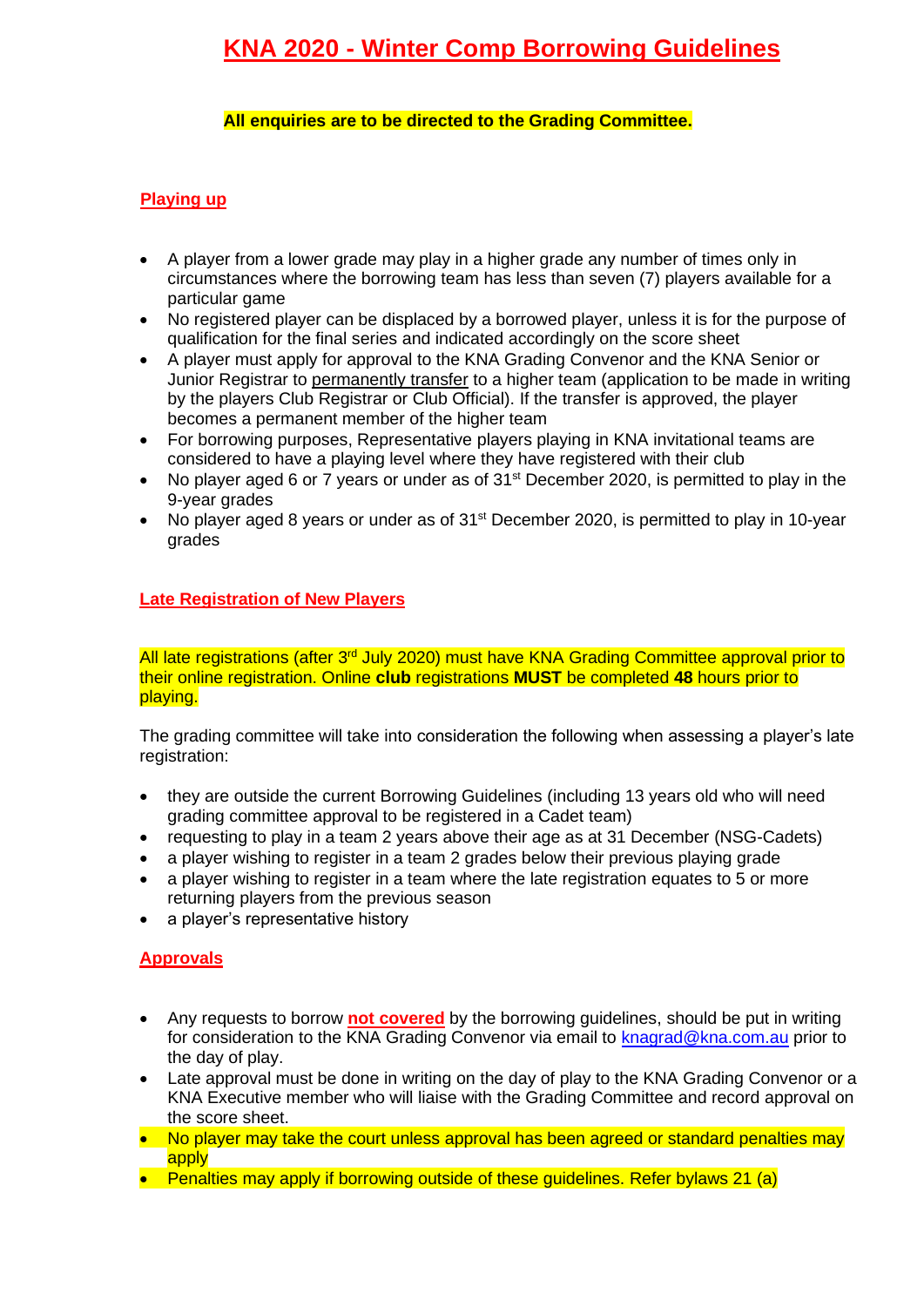## **Forfeits**

Penalties will apply following a team forfeit. Please refer to the competition rules.

### **Qualifying for playing in the finals**

- The transfer of any player needs KNA Grading Committee approval. No transfer deemed to unfairly strengthen a team will be approved. This is especially relevant when transferring any Rep players.
- To be eligible for the final series the player needs to have played **at least two (2)** games in the higher team and then formally transferred (see below date)
- A player can only play in one (1) final game in week 11
- No borrowing across grades is permitted in the final's playoff (week 11)
- Transfers close Monday 21st September 2020 at 5pm.

### **Borrowing into Intermediates**

• Borrowing of 12-year boys into any Intermediate team is not permitted. Please refer to KNA Bylaws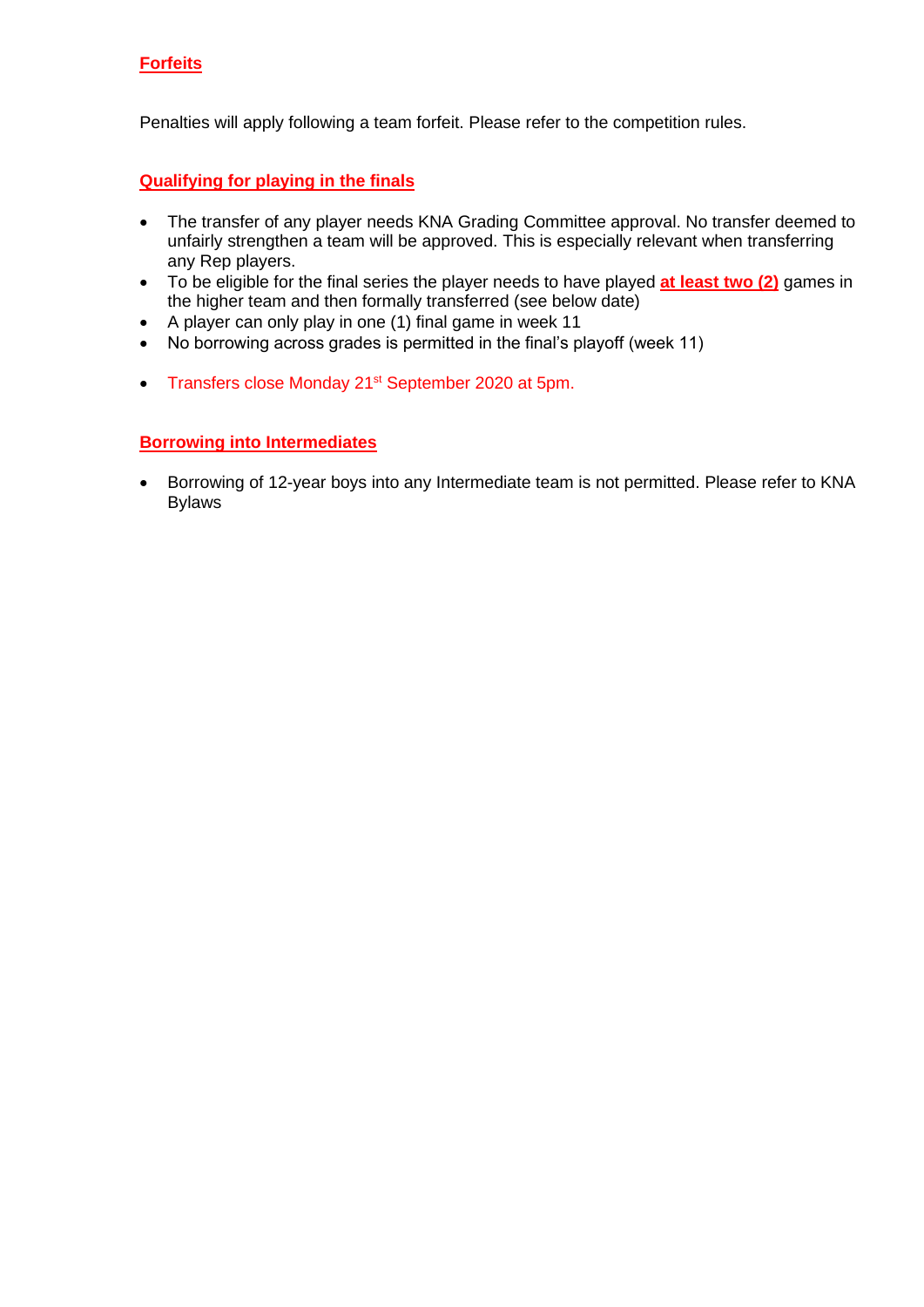The order of borrowing a player is as follows.

## **OPEN GRADES**

*A1; A2;* CADET 1; *A3;* CADET 2; *A4; B1;* CADET 3; *B2; B3; B4; B5; C1;* CADET 4, CADET 5 & CADET 6

**BORROWING IS PERMITTED ACROSS GRADES: A2, A3, A4, B1, B2, B3, B4, B5 & C1**

**BORROWED PLAYER/S CAN WEAR THEIR CLUB UNIFORM BUT MUST BE PROVIDED WITH A TEAM BIB FROM THE TEAM THEY ARE FILLING IN FOR**

## **BORROWING IS NOT PERMITTEED ACROSS GRADES: A1, CADET 1, INTER 1, 12A, 11A & 10A**

#### **CADET GRADES**

| If your team is: | You can borrow from:                                        |
|------------------|-------------------------------------------------------------|
| Cadet 1          | Cadet 2: 3: 4: 5: 6 and Intermediate 1: 2: 3:4: 5: 6        |
| Cadet 2          | Cadet 3; 4; 5; 6 and Intermediate 1; 2; 3; 4; 5; 6 & ACROSS |
|                  | <b>GRADE</b>                                                |
| Cadet 3          | Cadet 4; 5; 6 and Intermediate 2; 3; 4; 5; 6 & ACROSS GRADE |
| Cadet 4          | Cadet 5; 6 and Intermediate 3; 4; 5; 6 & ACROSS GRADE       |
| Cadet 5          | Cadet 6; and Intermediate 4; 5; 6 & ACROSS GRADE            |
| Cadet 6          | Intermediate 4; 5; 6 & ACROSS GRADE                         |

### **INTERMEDIATE GRADES**

| If your team is: | You can borrow from:                                                         |
|------------------|------------------------------------------------------------------------------|
| Intermediate 1   | Intermediate 2; 3; 4; 5; 6 and 12A; 12B; 12C; 12D; 12E                       |
| Intermediate 2   | Intermediate 3; 4; 5; 6 and 12A; 12B; 12C; 12D; 12E & ACROSS<br><b>GRADE</b> |
| Intermediate 3   | Intermediate 4; 5; 6 and 12B; 12C; 12D; 12E & ACROSS<br><b>GRADE</b>         |
| Intermediate 4   | Intermediate 5; 6 and 12B; 12C; 12D; 12E & ACROSS GRADE                      |
| Intermediate 5   | Intermediate 6 and 12C; 12D; 12E & ACROSS GRADE                              |
| Intermediate 6   | Inter 5; 12C; 12D; 12E & ACROSS GRADE                                        |

### **AGED GRADES**

| If your team is: | You can borrow from:                             |
|------------------|--------------------------------------------------|
| 12A              | 12B; 12C; 12D; 12E; 11A; 11B; 11C; 11D           |
| 12B              | 12C; 12D; 12E; 11A; 11B; 11C; 11D & ACROSS GRADE |
| 12C              | 12D; 12E; 11B; 11C; 11D & ACROSS GRADE           |
| 12D              | 12E; 11C; 11D & ACROSS GRADE                     |
| <b>12E</b>       | 11C; 11D & ACROSS GRADE                          |
| <b>11A</b>       | 11B; 11C; 11D; 10A; 10B; 10C; 10D; 10E           |
| 11B              | 11C; 11D; 10A; 10B; 10C; 10D; 10E & ACROSS GRADE |
| 11C              | 11D; 10B; 10C; 10D; 10E & ACROSS GRADE           |
| 11D              | 10C; 10D; 10E & ACROSS GRADE                     |
| 10A              | 10B; 10C; 10D; 10E; 9A; 9B; 9C; 9D; 9E           |
| 10B              | 10C; 10D; 10E; 9A; 9B; 9C; 9D; 9E & ACROSS GRADE |
| 10C              | 10D; 10E; 9B; 9C; 9D; 9E & ACROSS GRADE          |
| 10D              | 10E; 9C; 9D; 9E & ACROSS GRADE                   |
| 10E              | 9D; & ACROSS GRADE                               |
| <b>9A</b>        | 9B: 9C: 9D; 8 NSG & ACROSS GRADE                 |
| <b>9B</b>        | 9C; 9D; 8 NSG & ACROSS GRADE                     |
| 9C               | 9D; 8 NSG & ACROSS GRADE                         |